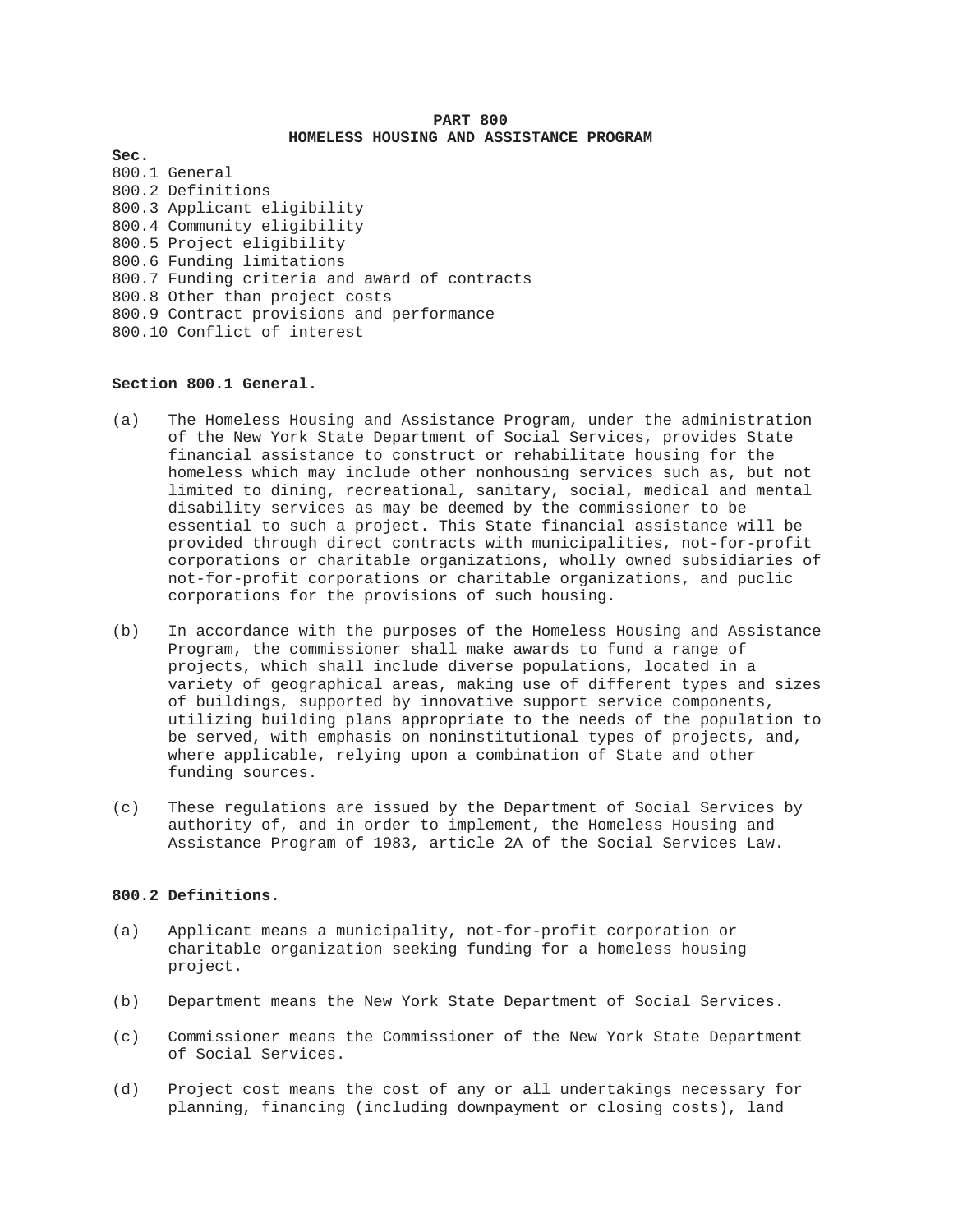acquisition, demolition, construction, rehabilitation, equipment and site development.

- (e) Not-for-profit corporation and charitable organization shall mean entities established pursuant to the Not-For-Profit Corporation Law or otherwise established pursuant to law.
- (f) Subsidiary of a not-for-profit corporation or of a charitable corporation means a corporation established either under the General Business Law or Not- for-Profit Corporation Law, which is wholly owned by a not-for-profit corporation or charitable organization, or a partnership or joint venture with such a corporation as either a sole general partner or owner of a controlling interest.
- (g) Public corporation means a municipal corporation, a district corporation, or a public benefit corporation.
- (h) Municipality means any county, city, town or village within the State of New York.
- (i) Homeless person means an undomiciled person who is unable to secure permanent and stable housing without special assistance, as determined by the commissioner.
- (j) Operating plan means a written submission by an applicant documenting sufficient income to meet operating expenses and, where relevant, the costs of support services and the supervision to be provided. The operating plan shall include procedures for tenant outreach, referrals, selection, intake and building management; the homeless population(s) to be served; the type of facility proposed to be established; how the proposal will meet the special needs of population(s) to be served in the project's geographic area; and where relevant, responsibilities of the local municipality and/or social services district in the ongoing operation of the project. The term project plan as used in the statute means operating plan.
- (k) Homeless project means a specific facility including lands, buildings and improvements acquired, constructed, renovated or rehabilitated and operated by a municipality, not-for-profit corporation or charitable organization to increase the availability of housing for homeless persons; such a facility may include nonhousing services such as, but not limited to dining, recreation, sanitary, social, medical and mental disability services, as may be deemed by the commissioner to be essential to such projects.
- (l) State financial assistance means monies appropriated for use under the Homeless Housing and Assistance Program. The State financial assistance will be in the form of loans, loan guarantees or grants as the commissioner may determine, except that financial assistance provided to a for-profit subsidiary of a not-for-profit corporation or charitable organization must be in for the form of a loan or loan guarantee. Any loan to a for-profit subsidiary or other eligible applicant must be repaid under terms that will protect the financial viability of the project.
- (m) Other than project costs means short-term, startup or one-time-only operating cost subsidies related to the project, as further defined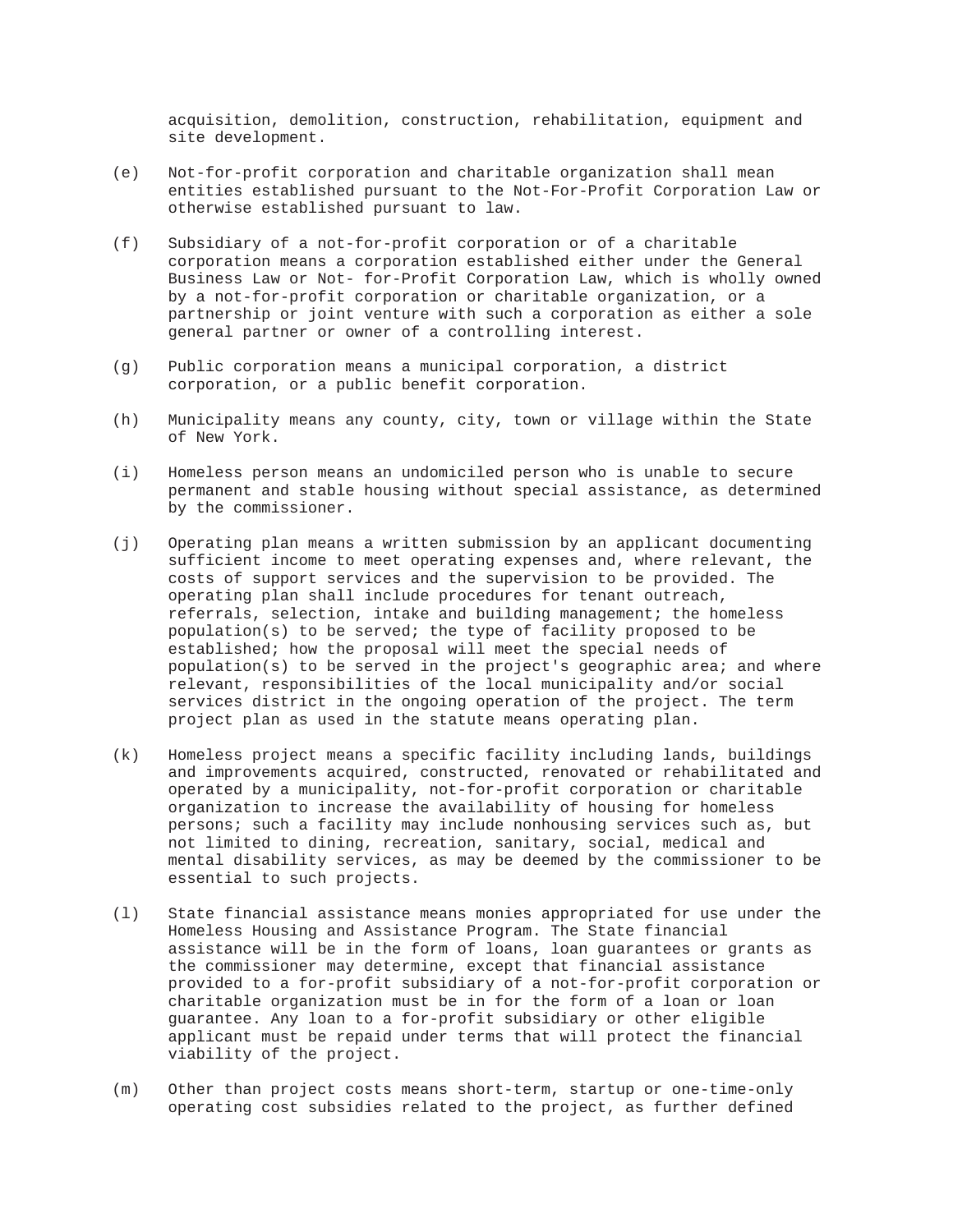and subject to the limitations stated in sections 800.6(e) and 800.8 of this Part.

# **800.3 Applicant eligibility.**

- (a) Applicants eligible for State financial assistance pursuant to this Part will be limited to municipalities, not-for- profit corporations or subsidiary thereof, public corporations or charitable organizations or subsidiaries thereof. A corporation or charitable organization applying under this Part must, submit, a certified copy of its certificate of incorporation.
- (b) An applicant shall have the demonstrated ability to preserve, construct, repair, maintain, renovate, rehabilitate, manage and/or operate homeless housing accommodations. Demonstration of such ability may be based on:
	- (1) previous activities of the applicant or a predecessor organization;
	- (2) experience of members of the board of directors or officers of the applicant; or
	- (3) experience of any other not-for-profit corporation, charitable organization or municipality which, in conjunction with the applicant is to carry out the homeless housing project.
- (c) Where appropriate, an applicant whose project requires the provision of support services shall demonstrate, in addition to the above, that ability based upon:
	- (1) previous activities of the applicant or a predecessor organization;
	- (2) experience of members of the board of directors or officers of the applicant; or
	- (3) the experience of any other organization, organization which, in conjunction with the applicant, is to carry out the homeless housing project.
- (d) An applicant whose project would require certification by the Department of Social Services, the Division for Youth, the Offices of the Department of Mental Hygiene, or any other State agency, must satisfy the requirements of such State agency for certification as an operator and provide acceptable evidence of such along with the application.
- (e) The department may make awards to projects that are the result of a joint application submitted by two organizations, one of which proposes to develop and manage a homeless project and the other of which proposes to provide support services to residents.

#### **800.4 Community eligibility.**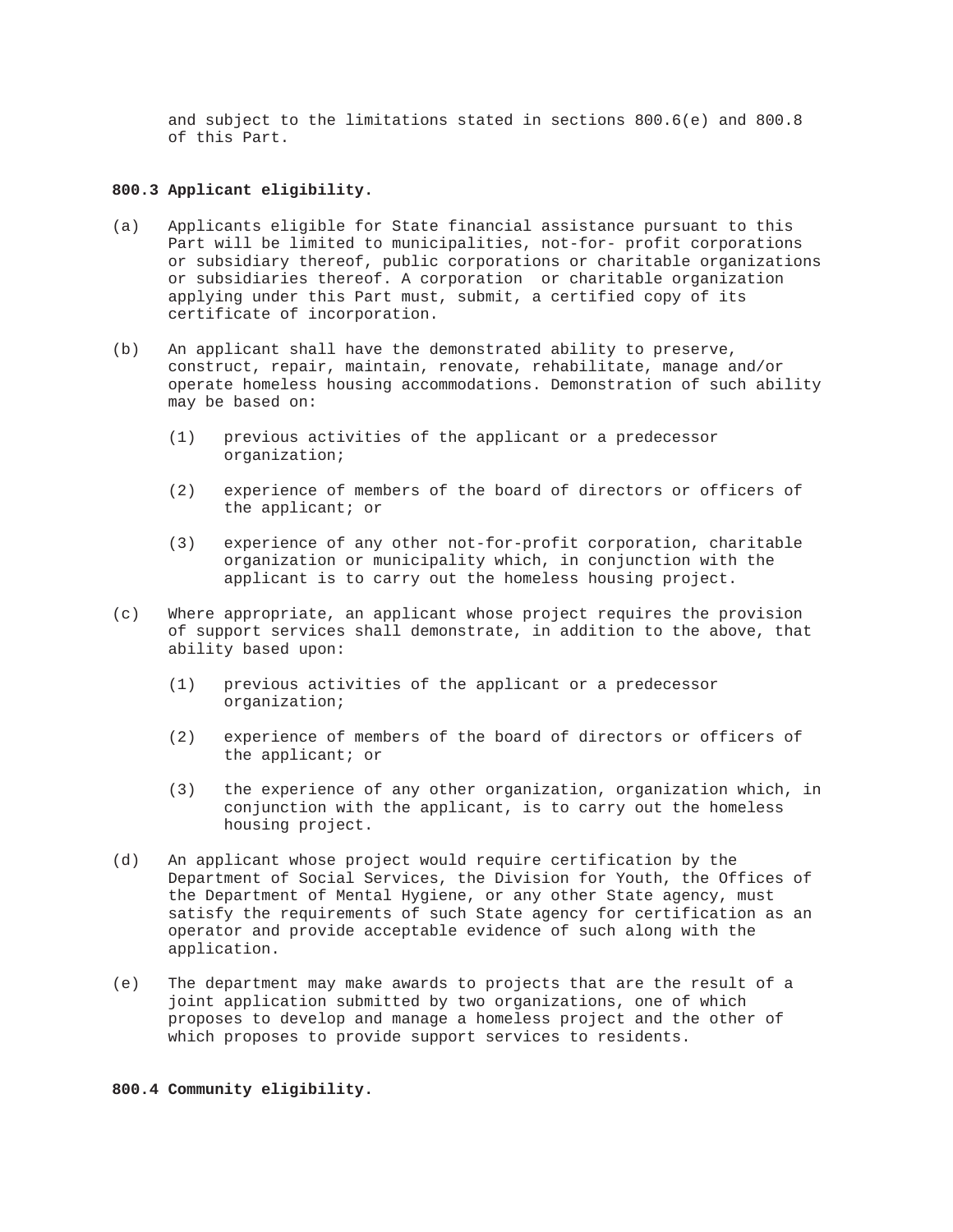- (a) Projects requesting funding pursuant to this Part shall be approved in neighborhoods or communities determined by the department to be in need of new or expanded housing accommodations for homeless persons. Such determination shall be based on lack of or imminent loss of such housing and the need for it as shown by the presence of a local population of such persons. Such indices as the loss of low-income or single-room occupancy housing units, the number of low-income single persons or families requiring supportive services, or other factors as determined by the commissioner shall be provided by the applicant and may be taken into account in rendering such a judgment.
- (b) An applicant shall provide documentary evidence satisfactory to the department of opportunity for community review and comment both for the development of a homeless project in the community, and for the sponsorship and execution of such a project by the applicant, within 30 days of application.

# **800.5 Project eligibility.**

- (a) A homeless project proposal must set forth its plan to preserve, upgrade or operate a building or buildings for use as a homeless project by:
	- (1) acquiring, improving, constructing, renovating or rehabilitating buildings for such use;
	- (2) managing such housing for persons in need of such accommodations; and
	- (3) providing or arranging for such nonhousing services as are appropriate to the proposed population.
- (b) An applicant must document the availability to the occupants of such housing, appropriate onsite or community-based supportive services, including but not limited to, local support services and local mental disability services, where applicable.
- (c) An applicant must submit to the department an operating plan for the proposed project, as defined in section 800.2 of this Part.
- (d) If the homeless project application seeks funding to set up or operate a facility licensed by any State agency, the applicant must supply documentation from such agency that the applicant, project, and site meet all appropriate licensing criteria.
- (e) An applicant shall demonstrate that any proposed building renovation is consistent with applicable local codes, land use provisions, zoning regulations and laws and that, where necessary, a new certificate of occupancy will be obtained at completion.
- (f) Within 30 days of submitting an application for funding under this Part, the municipality, not-for-profit corporation or charitable organization shall notify the local planning board, appropriate for the geographic area in which the proposed homeless project would be located, and shall provide such board with information regarding the proposed homeless project. A copy of such notification, as well as the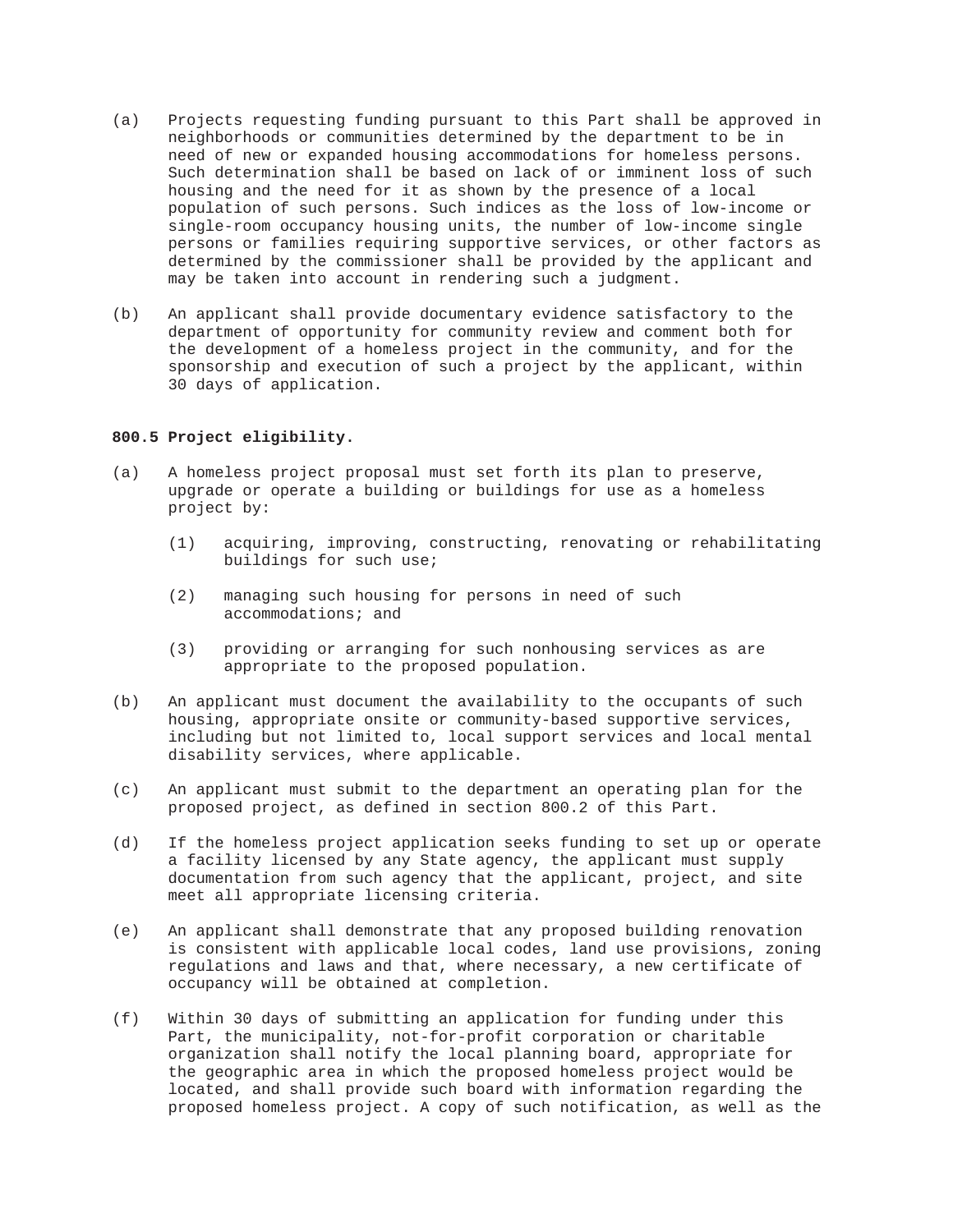response or any other action taken by the local planning board, shall be provided to the department.

# **800.6 Funding limitations.**

- (a) The applicant shall demonstrate to the satisfaction of the department the projected availability and source of monies to meet other capital expenditures and program development costs not to be funded under this Part. The department may issue a time-limited letter of intent to commit funds under this Part if such commitment is necessary to secure other sources of funding for project costs. Final contracts, however, will not be awarded under this Part if completion of the project remains contingent upon the receipt of additional outside funding that has not been obtained.
- (b) The applicant must show to the satisfaction of the department an ability to administer the project in accordance with the provisions of this Part for a period of seven years or a longer period if required by the department. Such a demonstration must include a detailed budget for the first year and projections for future years including, where appropriate, a statement of the assumptions upon which the projections are based.
- (c) An applicant whose project would require certification by a State agency must otherwise satisfy the requirements of such agency for the financial viability of the project.
- (d) A single municipality shall not be awarded a contract or contracts which would result in that municipality receiving more than 50 percent of the total amount appropriated to the Homeless Housing and Assistance Fund in any fiscal year.
- (e) No more than 25 percent of the total amount appropriated to the Homeless Housing and Assistance Fund may be allocated to provide financial assistance for allowable "other than project" costs where such financial assistance can be demonstrated to be necessary. In determining whether financial assistance for other than project costs is necessary, the commissioner shall consider the proposed project's plan for meeting operating expenses, the efforts made by the contracting organizations to secure alternative sources of funding for other than project costs, and such other factors as the commissioner shall deem appropriate.
- (f) Projects which are eligible for capital expenditures and program development costs from other sources of funding must have applied for and/or fully obligated awards from those sources before applying funds under this Part, in order to maximize the effect of State financial assistance.

#### **800.7 Funding criteria and award of contracts.**

(a) The department shall issue one or more request for proposals and shall solicit proposals from potential applicants for funding under this Part. These requests shall provide for the submission of applications in a form prescribed by the department. Applications shall contain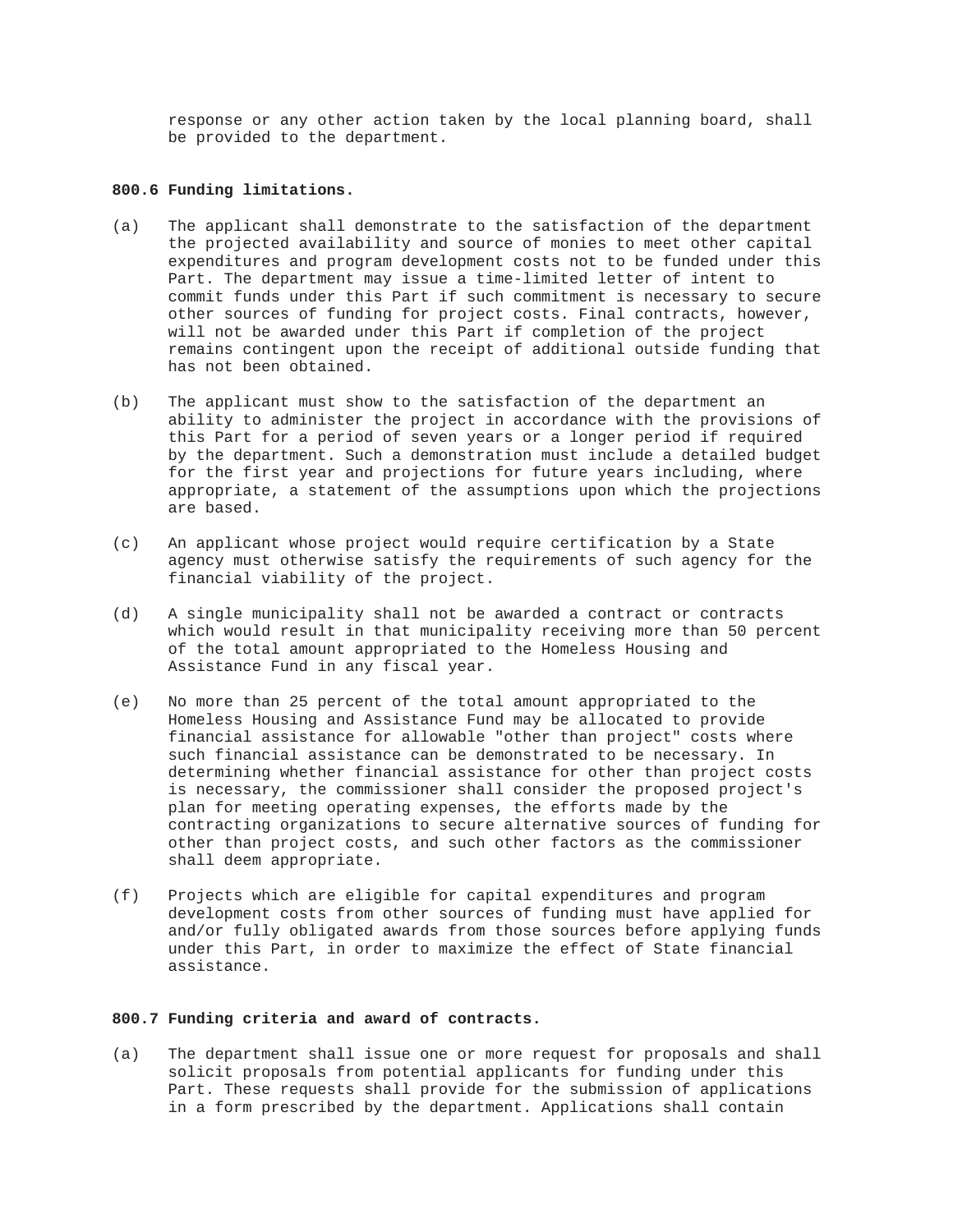information sufficient to show compliance with all applicable criteria for award of contracts set forth in the statute, these regulations and the request for proposals.

- (b) From among applicants found eligible in accordance with applicable law and the provisions of this Part, the commissioner shall, within the limits of available funds, award contracts for homeless housing projects.
- (c) Any proposed project which requires a license from any State agency shall be sent to that agency for a review and recommendation to the commissioner. No award shall be made to a proposed licensed project which is not recommended by a certifying agency, in accordance with the standards of that agency.
- (d) Without limiting the power of the commissioner to select such projects as will best carry out the purposes of the applicable statutes, contract awards shall, in general, be based on the following criteria:
	- (1) the extent to which housing for the homeless is needed in a community;
	- (2) the degree of community support for and participation in the proposed projects;
	- (3) the experience of the applicant in developing or managing housing, providing supportive services, and dealing with the specified target population of homeless persons;
	- (4) the feasibility of early implementation of the project, as evidenced by site control of the proposed project location, provision of details of the renovation plan, cost projections, sources of figures and a timetable for completion, including, at the department's discretion, architectural drawings and specifications where appropriate;
	- (5) the reasonableness of the project cost with preference given to projects that minimize acquisition costs and maximize the number of units produced per State dollar expended;
	- (6) the financial feasibility of operating, over the seven-year period specified in the contract, without additional State subsidies;
	- (7) the appropriateness of plans for tenant selection to serve a mixed or specifically identified population, consistent with the intent of the homeless housing program and the interest and need of the community; such population(s) may include, but is (are) not limited to: families, youth, singles, elderly persons, abused persons, substance abusers, alcoholics/alcohol abusers and the mentally disabled who are homeless;
	- (8) clustered sites or multiple sites in close proximity may be considered as one project;
	- (9) proposals which seek funds for opening or expanding emergency or transitional shelters shall be considered provided that there be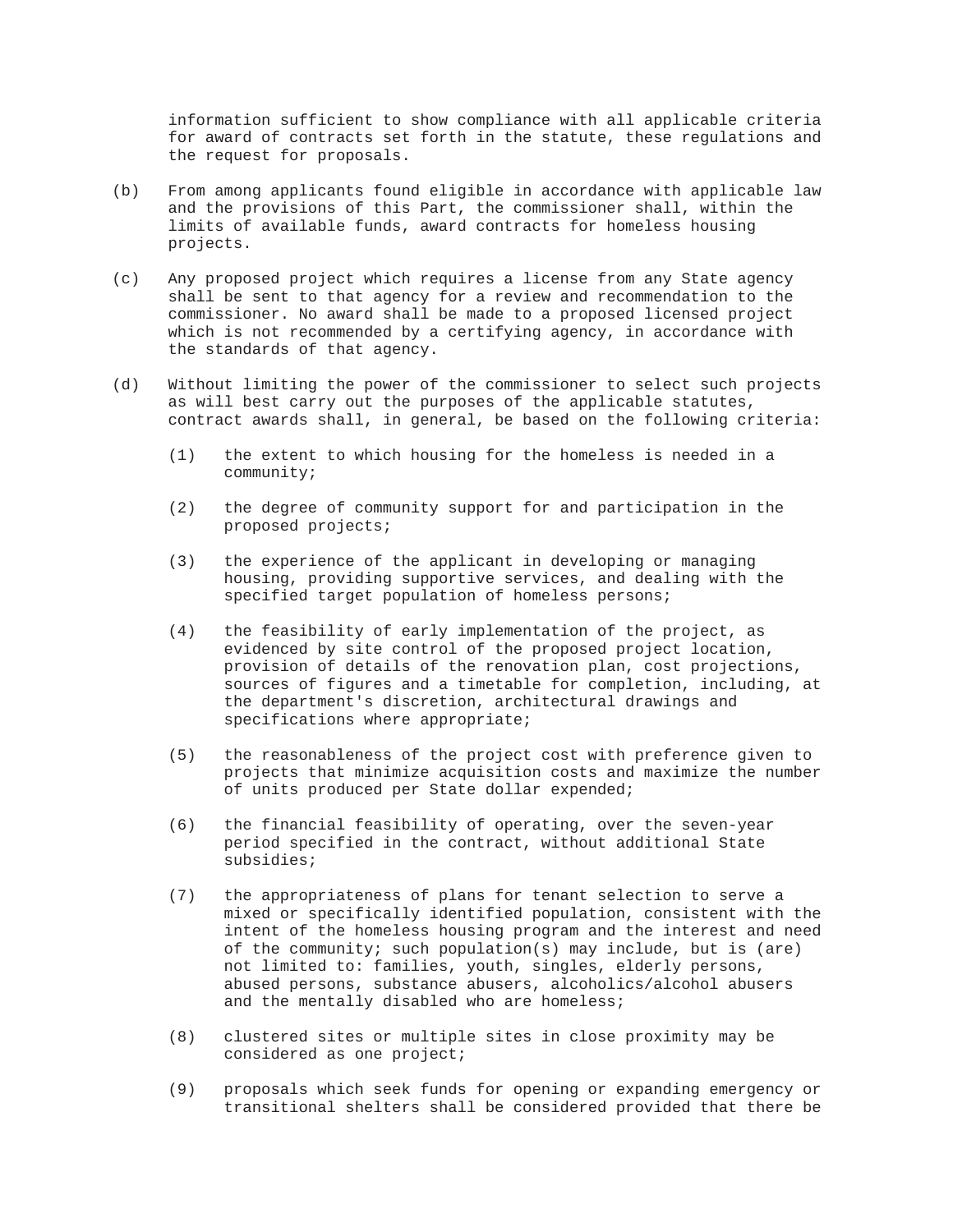reasonable expectation of placement in decent, affordable longterm housing at the end of the shelter stay; and that such placement be a service of the shelter; and

- (10) evidence, when hiring contractors, of employing neighborhood residents who are unemployed or not fully employed; and evidence that the applicant promotes both affirmative action in employment and use of minority contractors.
- (e) In addition to the above criteria, and without limiting the power of the commissioner to select such projects as will best carry out the purposes of the applicable statutes, preference will be given to:
	- (1) projects that increase the number of permanent housing units for the homeless through construction or innovative use and rehabilitation of existing structures that will not cause displacement of present tenants;
	- (2) projects that propose innovative and cost-effective support service components which are appropriate to the needs of the population to be served;
	- (3) projects that enhance the use of the Homeless Housing and Assistance Fund by providing for nonhousing services wherever appropriate from other funding sources or through linkages with existing community providers;
	- (4) applicants who are working with local municipalities which will provide additional financial or in-kind services;
	- (5) projects that made use of publicly owned property which is currently available for disposition and can be transferred or leased for a minimal amount; and
	- (6) projects that involve other sources of funds (municipal, Federal or any other source other than the State), in-kind contributions made by such sources, or involve projects receiving State financial assistance pursuant to chapters 339 and 549 of the Laws of 1982, in order to maximize the effect of State financial assistance.

# **800.8 Other than project costs.**

- (a) No more than 25 percent of the total amount appropriated under this Part for the purposes of this Article shall be allocated in any year in any contracts for other than project costs.
- (b) In determining whether State financial assistance for these costs is necessary, the commissioner shall consider the proposed project's plan for meeting operating expenses, the efforts made by the contracting organization to secure alternative sources of funding for other than project costs, and such other factors as the commissioner shall deem appropriate.
- (c) Proposals which seek funds for other than project costs shall be considered only if it can be shown that all sources and alternatives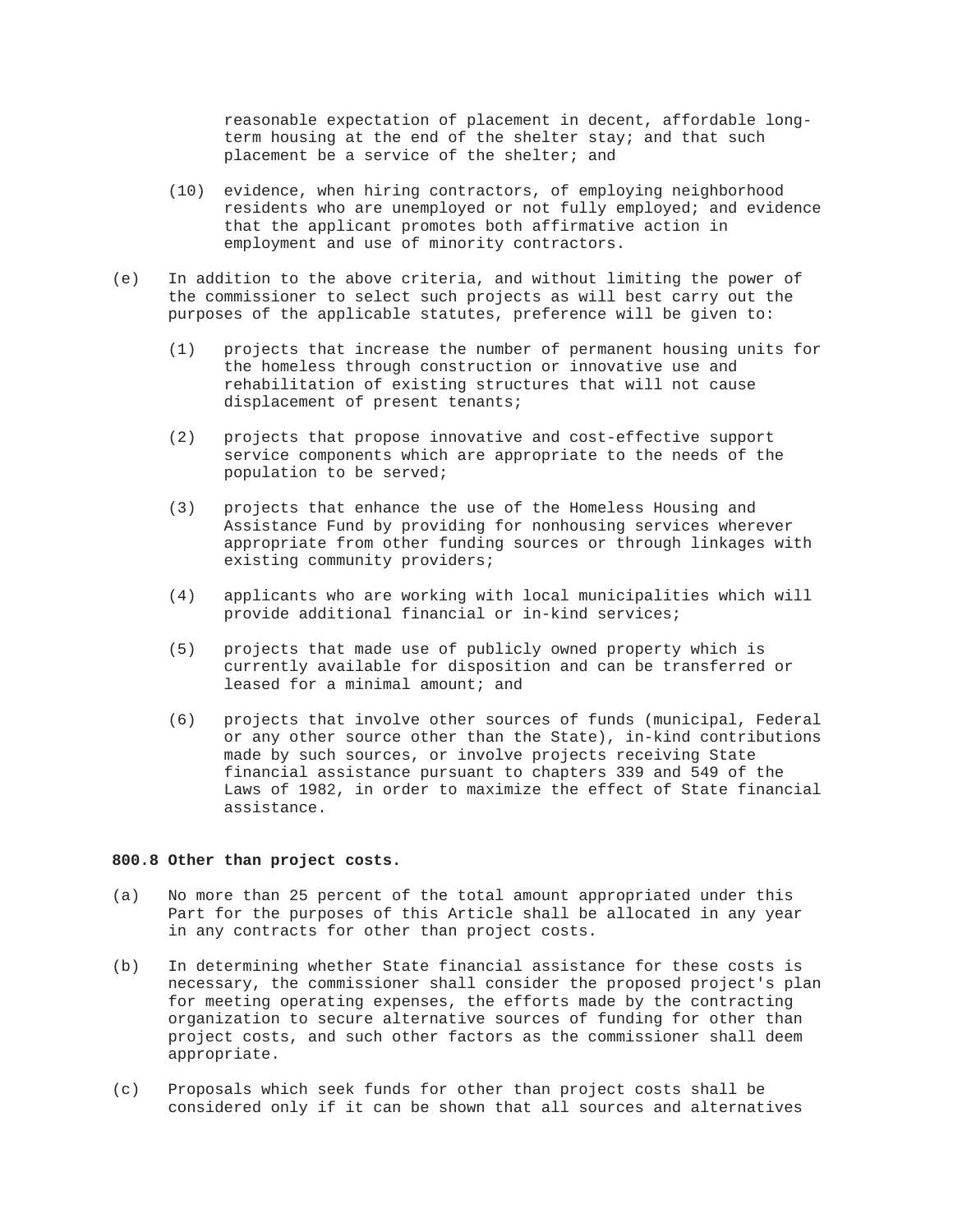for meeting such costs have been exhausted, that the costs are reasonable, and that the need for such cash funds will not be ongoing.

# **800.9 Contract provisions and performance.**

- (a) Every contract under the Homeless Housing and Assistance Program must contain a provision requiring that the property which is the subject of such contract continue to be used and operated for the purposes specified in the contract for a period of seven years commencing with the date of the department's written approval of occupancy of the homeless project, or such longer period of time as may be established in the contract. If the property ceases to be so used, or in the case of any other substantial violation of law, regulation or contract which is not corrected or remedied within 30 days, the commissioner may terminate the contract upon 30 days' written notice to the contracting organization. Upon such termination, the department may require the repayment to the department of any monies previously paid to the contracting organization pursuant to the terms of the contract.
- (b) Every contract entered into pursuant to this Part shall specify the items of work to be performed, a time schedule for such work, a budget showing which items are to be funded under the contract(s), other work items necessary for the completion of the project and the sources of funds necessary to complete said additional work items.
- (c) Contracts entered into pursuant to this Part must provide for ongoing supervision, review and evaluation of contract performance by the department. In order to permit such review and to enable the department to carry out its statutory duty to evaluate and report to the Governor and the Legislature on the Homeless Housing and Assistance Program, the contracting organization must provide such reports and information as the department may request and must permit access to the project facility by the department at all reasonable times.
- (d) Without limiting the powers of the department under subdivision (c) of this section to require any other reports and information, each contractor shall furnish to the department in such form and detail as the department may prescribe:
	- (1) progress reports, at a frequency to be determined by the department, during the period of expenditure of project funds;
	- (2) quarterly reports during the first year of occupancy on project financial operations, demographic data and other information relating to project operations;
	- (3) reports during each year of the contract on project financial operations, demographic data and other information relating to project operations; and
	- (4) a projected annual operating budget for each upcoming year of the project operation under the contract.
- (e) Every contract entered into pursuant to this Part shall require the contractor to maintain all funds received under the contract in a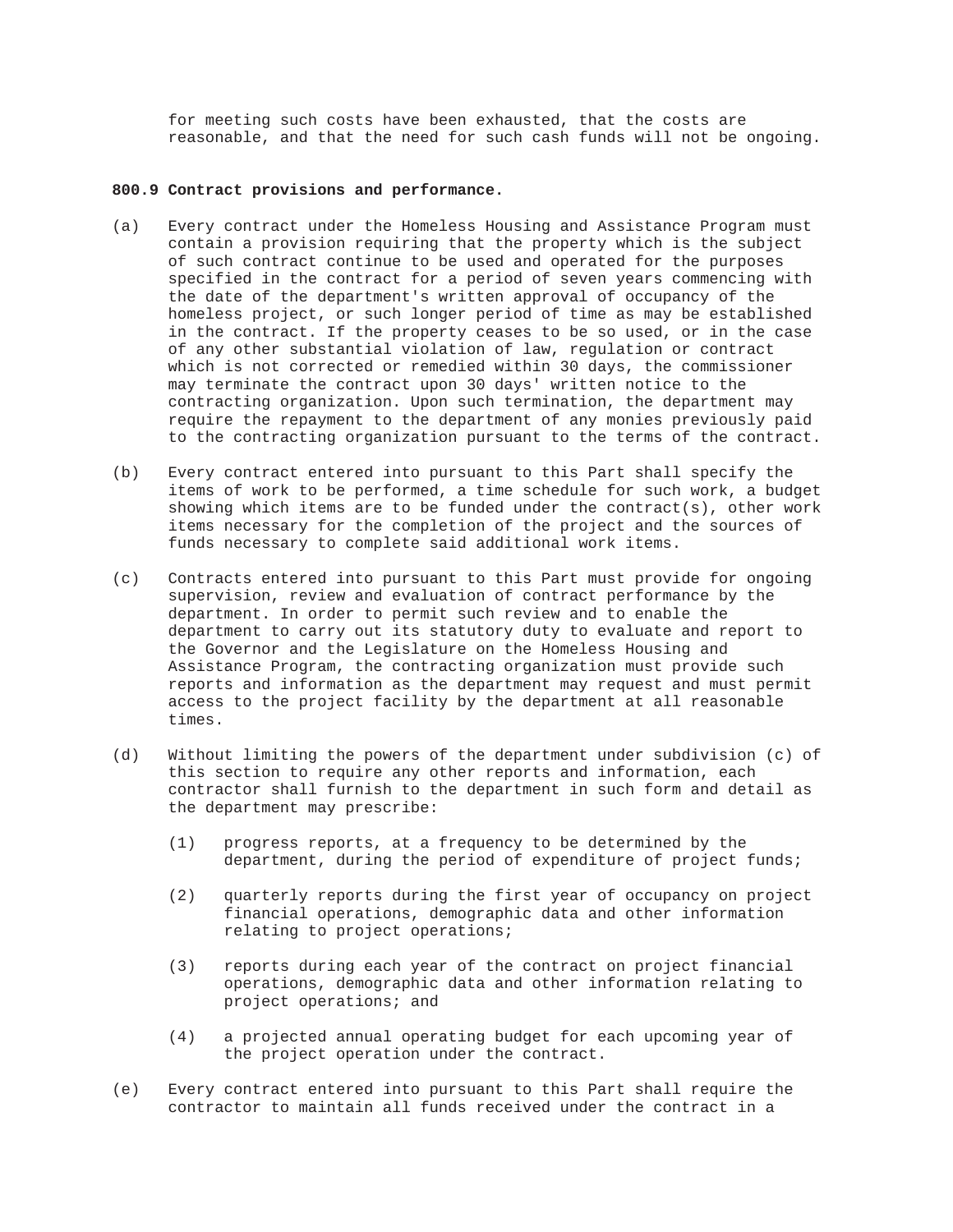separate bank account subject to such controls and limitations as the contract shall specify.

- (f) Contracts entered into pursuant to this Part may, as necessary, be modified to the extent consistent with applicable law and regulations.
- (g) For projects licensed by a State agency, continued evidence of meeting licensing criteria will be required. Revocation of a license may result in termination of the contract. Where there is evidence of substantial violation of law, regulation or contract, the commissioner shall consult with the appropriate agency and shall take action with the advice and consent of said agency.
- (h) Projects subject to state agency licensing shall operate in accordance with standards of the licensing agency, and nothing herein relieves a project of the burden of complying with all directives and standards of the certifying agency.
- (i) Contracts may be terminated if the contractor's operation of a project facility has remained for a substantial period of time in substantial violation of the applicable laws and regulations of any appropriate licensing agency.
- (j) Contracts may be terminated upon a finding by the department of substantial nonperformance or other breach of contractual obligations.
- (k) When a municipality applying under this Part for state financial assistance proposes to contract with a not-for-profit corporation or charitable organization to undertake a homeless housing project, the municipality shall submit as part of its proposed operating plan the proposed subcontract agreement with said not-for-profit corporation or charitable organization. All such subcontract agreements shall be subject to the department's prior review and approval.

# **800.10 Conflict of interests.**

- (a) No member of the board of directors of any applicant corporation or officers of such corporation, or employees of a municipality entering into a contract under the Homeless Housing and Assistance Program, nor any member of their immediate families, may receive financial remuneration directly or indirectly under the contract.
- (b) No member of the board of directors of any applicant corporation or officers of any such corporation or employees of a municipality or any member of their immediate families shall benefit financially either directly or indirectly from the corporation's or municipality's participation in the program, unless: such action is necessary for the accomplishment of the project and such relationship has been disclosed to the department.
- (c) No member of the following categories of persons may serve as an employee, officer, member of the board of directors or consultant to a corporation or organization, or as an employee of a municipality, that is a contractor under this Part, or may receive financial remuneration either directly or indirectly under any such contract, unless such position or relationship has been disclosed to and approved by the